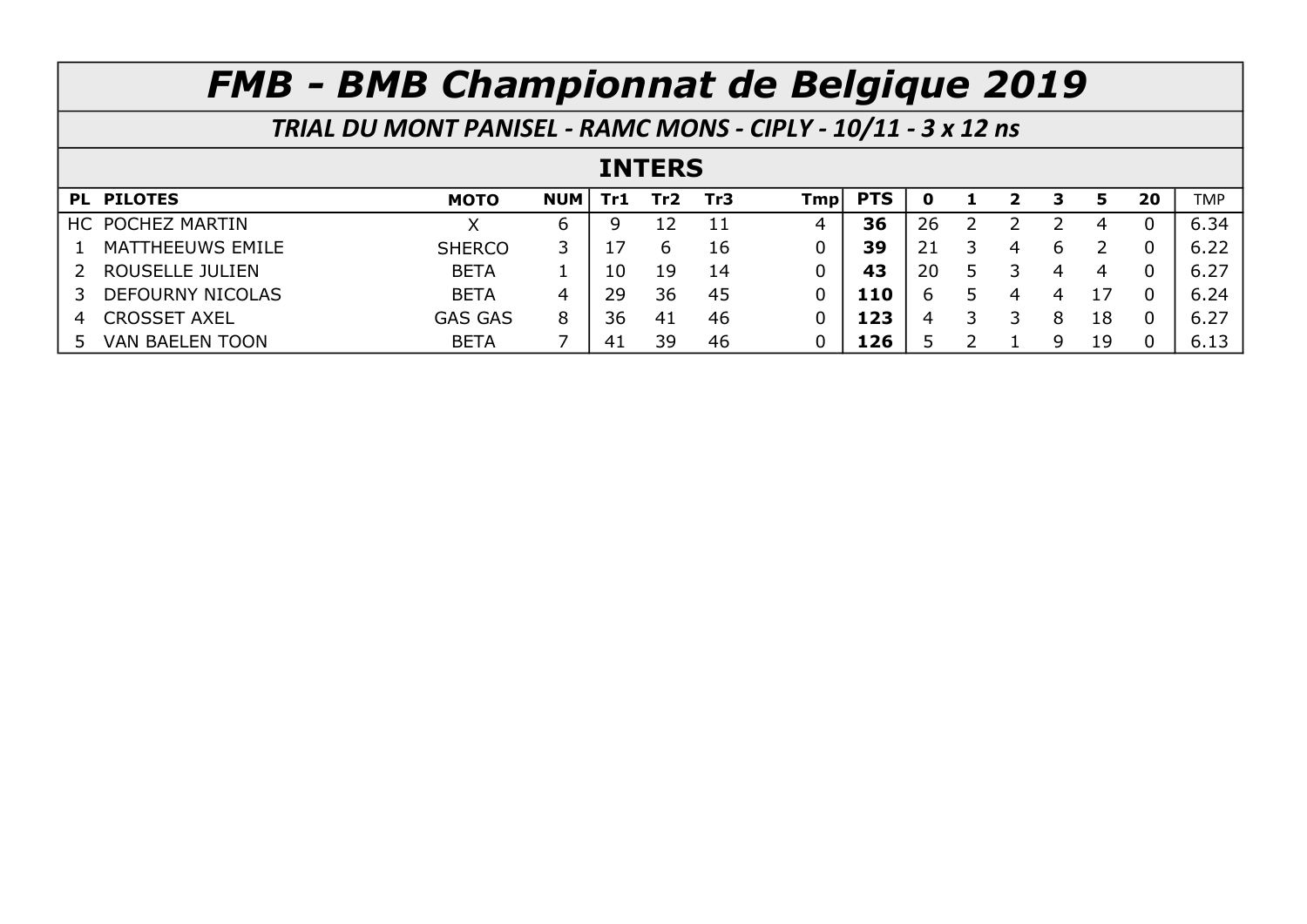TRIAL DU MONT PANISEL - RAMC MONS - CIPLY - 10/11 - 3 x 12 ns

### NATIONAUX

|     | PL PILOTES                   | <b>MOTO</b>    | <b>NUM</b> | Tr1 | Tr <sub>2</sub> | Tr <sub>3</sub> | Tmpl | <b>PTS</b> | 0  | ı             | $\overline{\mathbf{2}}$ | 3  | 5.       | 20       | <b>TMP</b> |
|-----|------------------------------|----------------|------------|-----|-----------------|-----------------|------|------------|----|---------------|-------------------------|----|----------|----------|------------|
|     | <b>VANDEKASTEELE JORDANE</b> | <b>GAS GAS</b> | 22         | 9   |                 |                 | 0    | 23         | 25 | 4             | フ                       | 5  | $\Omega$ | 0        | 6.11       |
| HC. | PLENTINCKX DIETER            | <b>BETA</b>    | 24         | 25  | 11              | 12              | 0    | 48         | 16 | 8             | 2                       | 7  | 3        | $\Omega$ | 6.24       |
|     | VAN THUYNE EMILE             | <b>BETA</b>    | 13         | 27  | 26              | 26              | 0    | 79         |    | 8             | 4                       | 11 | 6        | 0        | 6.23       |
| 3   | <b>BEALE LANDER</b>          | <b>GAS GAS</b> | 206        | 36  | 22              | 23              | 0    | 81         | 10 | 6             | 3                       | 8  | 9        | $\Omega$ | 6.09       |
| 4   | <b>JOSSIEAUX THOMAS</b>      | <b>BETA</b>    | 23         | 28  | 28              | 30              | 0    | 86         | 10 | 5             | 4                       | 6  | 11       | $\Omega$ | 5.55       |
| 5.  | <b>HAVELANGE JEROME</b>      | <b>GAS GAS</b> | 19         | 30  | 22              | 39              | 0    | 91         |    | 8             | 2                       | 8  | 11       | 0        | 6.20       |
| 6   | <b>MATHY EMMANUEL</b>        | <b>TRRS</b>    | 16         | 34  | 31              | 27              | 0    | 92         | 8  | 6             | 4                       | 6  | 12       | $\Omega$ | 6.14       |
|     | <b>CHIGNESSE CYRIL</b>       | <b>BETA</b>    | 26         | 35  | 31              | 27              | 0    | 93         | 8  | 6             | 3                       | 7  | 12       | $\Omega$ | 6.00       |
| 8   | <b>GAVAGE MAURIN</b>         | <b>BETA</b>    | 12         | 33  | 35              | 32              | 0    | 100        | 8  | 5             |                         |    | 14       | $\Omega$ | 6.18       |
| 9   | <b>MATHY SIMON</b>           | <b>TRRS</b>    | 10         | 40  | 37              | 30              | 0    | 107        | 3. | 7             | 4                       | 9  | 13       | $\Omega$ | 6.19       |
| 10  | <b>VAN THUYNE ANDREAS</b>    | <b>BETA</b>    | 18         | 36  | 38              | 34              | 0    | 108        | 5. | 4             | 3                       | 11 | 13       | $\Omega$ | 6.24       |
| HC. | <b>COLSON MATTHIAS</b>       | X              | 221        | 37  | 40              | 42              | 0    | 119        | 6  | $\mathcal{P}$ | 3                       | 7  | 18       | $\Omega$ | 5.41       |
|     | <b>MATHY NATHAN</b>          | <b>TRRS</b>    | 15         | 42  | 42              | 37              | 0    | 121        | 2  | 5             | 3                       | 10 | 16       | $\Omega$ | 6.23       |
| 12  | <b>HAUBRECHTS ROMAIN</b>     | <b>GAS GAS</b> | 20         | 42  | 40              | 43              | 0    | 125        | 3  | 2             | 2                       | 13 | 16       | $\Omega$ | 6.25       |
| 13  | <b>BIGARE BENJAMIN</b>       | VERTIGO        | 17         | 42  | 48              | 60              | 0    | 150        | 3. | 3             |                         | 0  | 29       | $\Omega$ | 6.20       |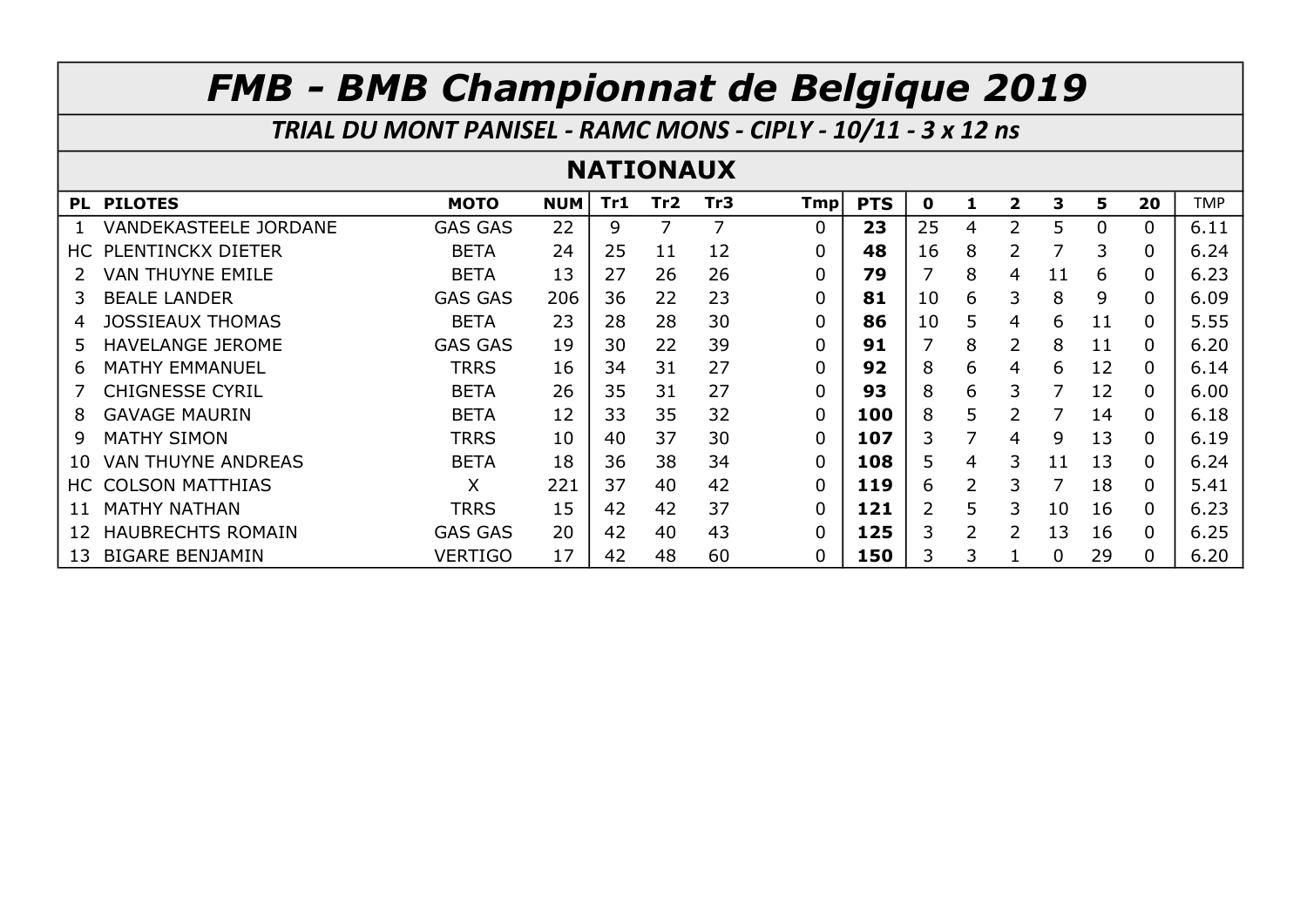TRIAL DU MONT PANISEL - RAMC MONS - CIPLY - 10/11 - 3 x 12 ns

### **SENIOR**

|   | PL PILOTES               | <b>CLUB</b>     | <b>NUM</b> | Tr1 | Tr2 | Tr3 | Tmpl | <b>PTS</b> |    |   |   |   | 20 | <b>TMP</b> |
|---|--------------------------|-----------------|------------|-----|-----|-----|------|------------|----|---|---|---|----|------------|
|   | PUTTEMANS NICOLAS        | <b>ARDENNES</b> | 27         | 13  |     | 0   |      | 16         |    |   |   |   |    | 6.12       |
|   | <b>HOUGARDY PASCAL</b>   | <b>DISON</b>    | 66         | 11  |     |     |      |            |    |   |   |   |    | 6.20       |
|   | <b>MALCORPS FREDERIC</b> | <b>MONTESA</b>  | 69         | 10  |     |     |      | 20         | 26 | 4 |   |   |    | 5.57       |
| 4 | <b>VERKENNE ERIC</b>     | <b>DISON</b>    | 33         |     |     |     |      | 21         | 26 | b |   |   |    | 5.46       |
|   | <b>BARIGAND ALAIN</b>    | <b>BETA</b>     | 64         | 14  | q   | 4   |      | 27         | 23 | b |   |   |    | 5.40       |
| 6 | <b>FERRO RAFAEL</b>      | <b>DISON</b>    | 30         | 30  | 18  | 15  |      | 63         |    | 9 |   | ь |    | 5.49       |
|   | <b>CUYVERS MARC</b>      | LOMMEL          | 65         | 28  | 26  | 24  | 10   | 88         |    |   | h | Q |    | 6.40       |

## FMB - BMB Championnat de Belgique 2019

| TRIAL DU MONT PANISEL - RAMC MONS - CIPLY - 10/11 - 3 x 12 ns |                |            |     |     |                 |            |            |    |    |   |    |                |    |            |
|---------------------------------------------------------------|----------------|------------|-----|-----|-----------------|------------|------------|----|----|---|----|----------------|----|------------|
| <b>JUNIOR</b>                                                 |                |            |     |     |                 |            |            |    |    |   |    |                |    |            |
| PL PILOTES                                                    | <b>CLUB</b>    | <b>NUM</b> | Tr1 | Tr2 | Tr <sub>3</sub> | <b>Tmp</b> | <b>PTS</b> | 0  |    | 2 | 3  | 5              | 20 | <b>TMP</b> |
| <b>BELAEY WESLEY</b><br>HC.                                   | X.             | 61         | ь   |     |                 |            | 9          | 31 | 3  |   |    | 0              | 0  | 6.27       |
| <b>FISSETTE KEVIN</b><br>Т.                                   | <b>DISON</b>   | 38         | 9   | 4   |                 |            | 14         | 28 | 3  | 4 |    | 0              | 0  | 6.06       |
| <b>DURNEZ JENS</b>                                            | TORHOUT        | 40         |     | 8   |                 |            | 16         | 26 |    |   |    |                | 0  | 5.33       |
| <b>COUVREUR ANTONIN</b><br>3.                                 | <b>MONS</b>    | 32         | 14  | 17  | 4               |            | 35         | 20 | 8  | 3 |    | 3              | 0  | 5.16       |
| <b>DANNEELS BRAAM</b><br>4                                    | <b>TORHOUT</b> | 44         | 20  | 5   | 10              |            | 42         | 21 | 5  | 4 | 4  | $\overline{2}$ | 0  | 6.37       |
| DEWALLE ARNAUD<br>HC.                                         | Χ              | 29         | 28  | 15  | 16              |            | 59         | 13 | 10 | 4 |    | 7              | 0  | 6.20       |
| <b>HENNEQUIN BENOIT</b><br>5.                                 | <b>MONS</b>    | 34         | 29  | 23  | 17              |            | 69         | 15 |    | っ | .3 | 5              | 0  | 5.04       |
| <b>SAELENS LIAM</b><br>6.                                     | TORHOUT        | 36         | 20  | 23  | 26              |            | 69         | 11 | 5  | 8 | 6  | 6              | 0  | 6.25       |
| <b>COTTON TIMO</b>                                            | <b>MONS</b>    | 41         |     | 21  | 27              |            | 79         | 12 |    |   | :5 | 6              | 0  | 5.41       |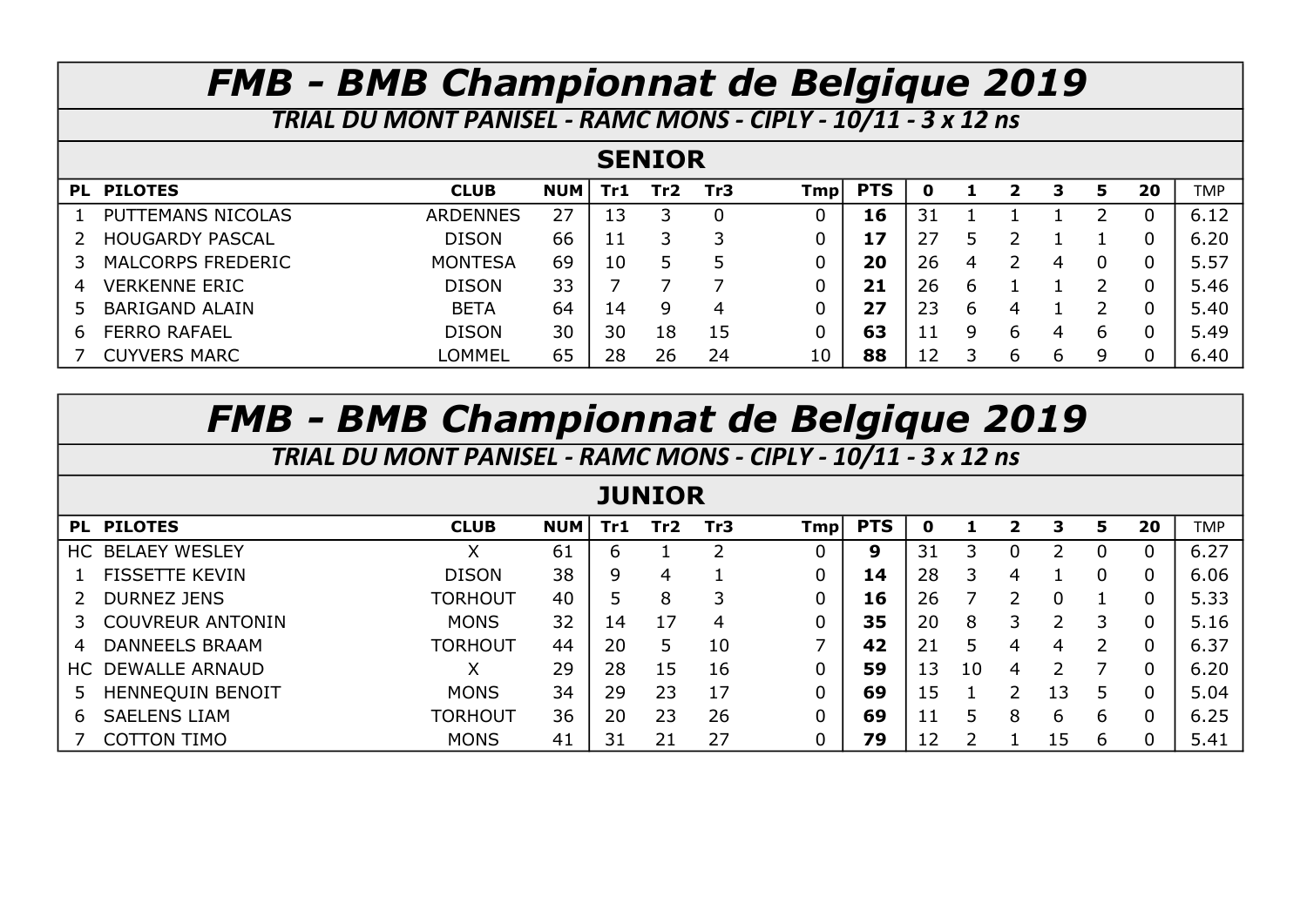TRIAL DU MONT PANISEL - RAMC MONS - CIPLY - 10/11 - 3 x 12 ns

#### GENTLEMEN

| PL. | <b>PILOTES</b>              | <b>CLUB</b>    | <b>NUM</b> | Tr1 | Tr <sub>2</sub> | Tr3 | Tmpl | <b>PTS</b> | $\mathbf 0$ | 1  | $\overline{2}$ | 3  | 5                         | 20       | <b>TMP</b> |
|-----|-----------------------------|----------------|------------|-----|-----------------|-----|------|------------|-------------|----|----------------|----|---------------------------|----------|------------|
|     | <b>ILLA JORDI</b>           | <b>DISON</b>   | 86         | 0   | 4               | 0   | 0    | 4          | 34          |    | 0              |    | 0                         | 0        | 6.30       |
| HC. | PETIT FRANCK                | X              | 84         |     | 2               | 4   | 0    | 11         | 29          | 3  | 4              | 0  | 0                         | 0        | 6.19       |
|     | LOMBART STEPHANE            | <b>MONS</b>    | 72         | 8   | $\overline{2}$  |     | 0    | 12         | 30          | 3  | 2              | 0  |                           | 0        | 6.03       |
|     | <b>DURNEZ ALAIN</b>         | <b>TORHOUT</b> | 83         |     | 3               |     | 0    | 13         | 27          | 8  | 0              | 0  |                           | 0        | 5.58       |
| 4   | <b>WINDELS KOEN</b>         | <b>TORHOUT</b> | 82         | 5   | 8               | 2   | 0    | 15         | 26          | 8  |                | 0  |                           | 0        | 5.52       |
| 5.  | <b>BOURGUIGNON PASCAL</b>   | <b>RLMOA</b>   | 93         | 11  | 14              | 6   | 0    | 31         | 18          | 8  |                | 3  | 0                         | 0        | 6.22       |
| 6   | <b>MATTHIJS GEERT</b>       | <b>TORHOUT</b> | 88         | 6   | 9               | 6   | 11   | 32         | 21          | 10 | 4              |    | $\Omega$                  | 0        | 6.41       |
| HC. | <b>DAYOT JOEL</b>           | X              | 80         | 21  | 11              | 11  | 0    | 43         | 16          | 8  | 5              | 5  | 2                         | 0        | 6.09       |
|     | <b>BOSMAN PIERRE</b>        | <b>WAVRE</b>   | 97         | 29  | 11              | 4   | 0    | 44         | 16          | 8  | 4              | 6  | $\mathsf{2}^{\mathsf{1}}$ | 0        | 5.50       |
| 8   | <b>LECLERCO RUDY</b>        | <b>OMBRET</b>  | 71         | 29  | 11              | 5   | 0    | 45         | 19          | 5  | 4              | 4  | 4                         | 0        | 5.50       |
| HC. | <b>REUL DANIEL</b>          | X              | 94         | 29  | 24              | 23  | 0    | 76         | 9           | 9  | 5              | 4  | 9                         | 0        | 5.44       |
| 9   | <b>HENRY EMMANUEL</b>       | <b>DISON</b>   | 74         | 33  | 17              | 26  | 0    | 76         | 8           | 9  | 4              | 8  | 7                         | $\Omega$ | 5.51       |
| 10  | <b>CORTEIL ALAIN</b>        | <b>DISON</b>   | 92         | 29  | 28              | 28  | 0    | 85         | 8           | 8  | 3              | 7  | 10                        | 0        | 6.57       |
| 11  | <b>BUELINCKX HARRY</b>      | <b>DWORP</b>   | 91         | 33  | 30              | 22  | 0    | 85         | 5           | 9  | 4              | 11 |                           | 0        | 6.17       |
| 12  | <b>SCHAMP JEAN FRANCOIS</b> | MOLIGNARD      | 85         | 30  | 29              | 32  | 0    | 91         | 6           |    | 3              | 11 | 9                         | 0        | 6.10       |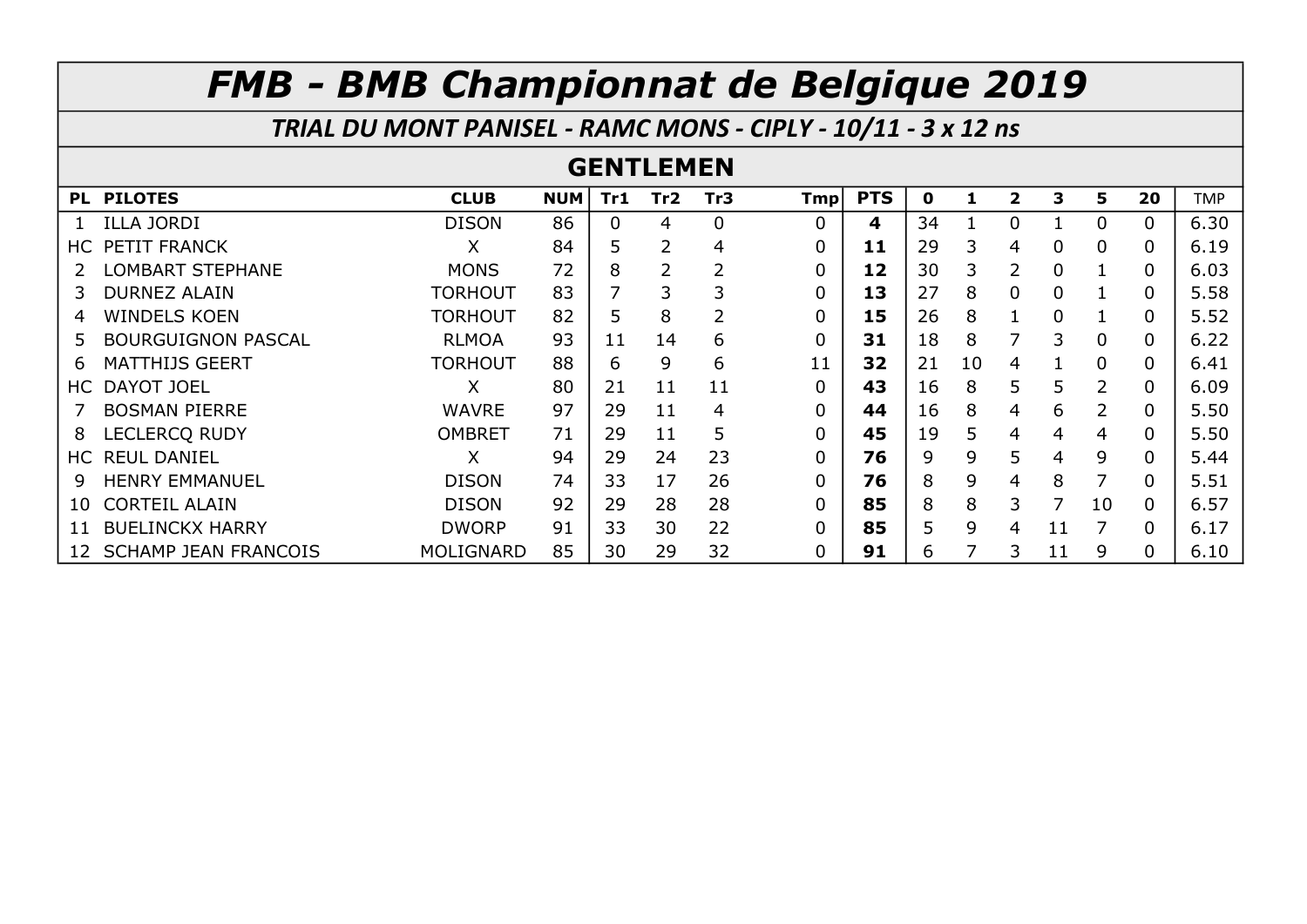TRIAL DU MONT PANISEL - RAMC MONS - CIPLY - 10/11 - 3 x 12 ns

#### RANDONNEUR

| PL PILOTES                   | <b>CLUB</b>    | <b>NUM</b> | Tr1 | Tr <sub>2</sub> | Tr3 | Tmpl | <b>PTS</b> | O  |    | 2 | З  | 5              | 20       | <b>TMP</b> |
|------------------------------|----------------|------------|-----|-----------------|-----|------|------------|----|----|---|----|----------------|----------|------------|
| HC MANIEZ PHILIPPE           | Χ              | 103        |     |                 |     | 0    | 7          | 33 |    |   |    |                |          | 5.27       |
| HC PUTTEMANS PIERRE ANDRE    | Χ              | 79         | 4   | 3               |     | 0    | 8          | 30 | 5. | 0 |    | $\overline{0}$ | $\Omega$ | 6.19       |
| HC SENECHAL DAVID            | Χ              | 86         |     | 2               | 4   | 0    | 13         | 27 |    | 0 |    | $\Omega$       | $\Omega$ | 5.51       |
| VAN DE KEERE KOEN            | <b>TORHOUT</b> | 75         |     | 4               | 6   | 0    | 13         | 25 | 9  |   |    | $\Omega$       |          | 5.50       |
| HC VAN LANGEVELD CHRISTOPHE  | X              | 90         | 10  | 5               | 4   | 0    | 19         | 26 | 5  |   | 4  | $\Omega$       |          | 6.20       |
| LAZZARA VINCENT              | <b>MONS</b>    | 78         | 15  | 11              | 11  | 0    | 37         | 20 | 6  | 3 | 5  | $\mathcal{P}$  |          | 5.08       |
| <b>HC VASSEUR CLEMENT</b>    | X              | 101        | 25  | 24              | 23  | 0    | 72         | 5. | 12 | 5 | 10 | 4              |          | 5.51       |
| HC TAMPIXIS SIMON            | X              | 276        | 27  | 20              | 26  | 0    | 73         | 8  | 8  | 5 | 10 | 5.             |          | 5.44       |
| HC BRUYNOOGHE JAN            | X              | 102        | 36  | 17              | 18  | 4    | 75         | q  | 10 | 6 |    | 8              | 0        | 6.34       |
| HC KRAMPITZ MARTINA          | Χ              | 174        | 32  | 28              | 20  | 0    | 80         | q  |    |   | 14 | 5              |          | 5.48       |
| <b>MANTEAU MAXENCE</b><br>HТ | Χ              | 104        | 37  | 31              | 41  | 35   |            |    |    | 4 | 13 | 12             |          | 7.24       |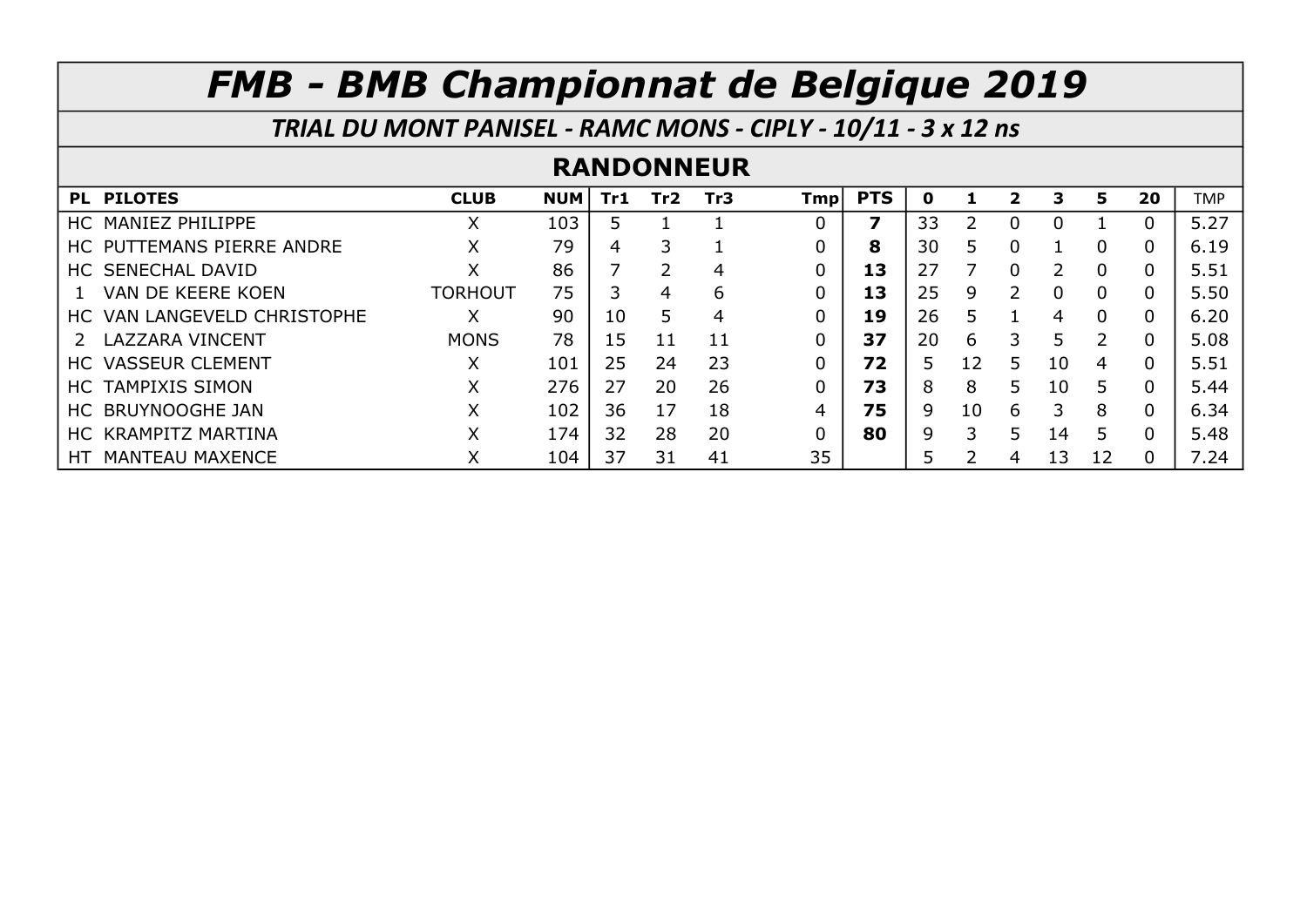|               | TRIAL DU MONT PANISEL - RAMC MONS - CIPLY - 10/11 - 3 x 12 ns |                 |            |     |     |                 |     |            |    |    |               |   |                           |          |            |
|---------------|---------------------------------------------------------------|-----------------|------------|-----|-----|-----------------|-----|------------|----|----|---------------|---|---------------------------|----------|------------|
| <b>LOISIR</b> |                                                               |                 |            |     |     |                 |     |            |    |    |               |   |                           |          |            |
|               | PL PILOTES                                                    | <b>CLUB</b>     | <b>NUM</b> | Tr1 | Tr2 | Tr <sub>3</sub> | Tmp | <b>PTS</b> | 0  |    | 2             | 3 | 5                         | 20       | <b>TMP</b> |
|               | LEVEAUX GEORGES                                               | <b>HUBIN HC</b> | 115        | 4   | 4   | 2               | 0   | 10         | 30 | 3  |               |   | 0                         | $\Omega$ | 6.19       |
|               | HC SCHOEMACKER SEBASTIEN                                      | X               | 110        | 6   | 3   |                 | 0   | 11         | 27 | 7  |               | 0 | 0                         | 0        | 6.06       |
|               | 2 PLAIRE LISA                                                 | <b>DISON</b>    | 114        |     | 3   |                 | 0   | 12         | 30 | 3  | 2             | 0 |                           | $\Omega$ | 5.46       |
|               | <b>VANDERMUNTER BASTIEN</b>                                   | <b>MONS</b>     | 121        | 10  | 3   | 2               | 0   | 15         | 27 | 6  | $\mathcal{P}$ | 0 |                           | $\Omega$ | 5.51       |
| 4             | <b>BOSMAN JEAN PIERRE</b>                                     | <b>WAVRE</b>    | 116        | 8   | 5   | 6               | 0   | 19         | 29 |    | 2             | 3 |                           | 0        | 5.42       |
|               | HC DITHMAR AYMERIC                                            | X               | 117        | 9   | 6   |                 | 3   | 19         | 28 | 6  | 0             | 0 | $\mathsf{2}^{\mathsf{1}}$ | $\Omega$ | 6.33       |
| 5.            | <b>VANDERMUNTER MICHAEL</b>                                   | <b>MONS</b>     | 105        | 14  | 3   | 7               | 0   | 24         | 27 | 3  | 3             | 0 | 3                         | $\Omega$ | 5.49       |
|               | <b>HC STIENNES HUGO</b>                                       | X               | 118        | 18  | 8   | 6               | 0   | 32         | 21 | 5  | 5             | 4 |                           |          | 4.37       |
|               | HC WINDELS MAXIME                                             | X               | 109        | 22  | 11  | 22              | 0   | 55         | 11 | 10 | 4             | 9 | $\overline{2}$            | $\Omega$ | 6.25       |
|               | HC VAN LANGEVELD CLAUDE                                       | Χ               | 113        | 26  | 13  | 18              | 0   | 57         | 16 | 5  | 3             |   | 5                         | 0        | 6.26       |
|               | HC VANBOQUESTAELS MARTIN                                      | X               | 114        | 31  | 28  | 28              | 0   | 87         | 13 | 5  | フ             |   | 15                        | 0        | 6.29       |
|               | AB LAMART PHILIPPE                                            | MOLIGNARD       | 108        | 24  |     |                 |     |            |    |    |               |   |                           |          |            |